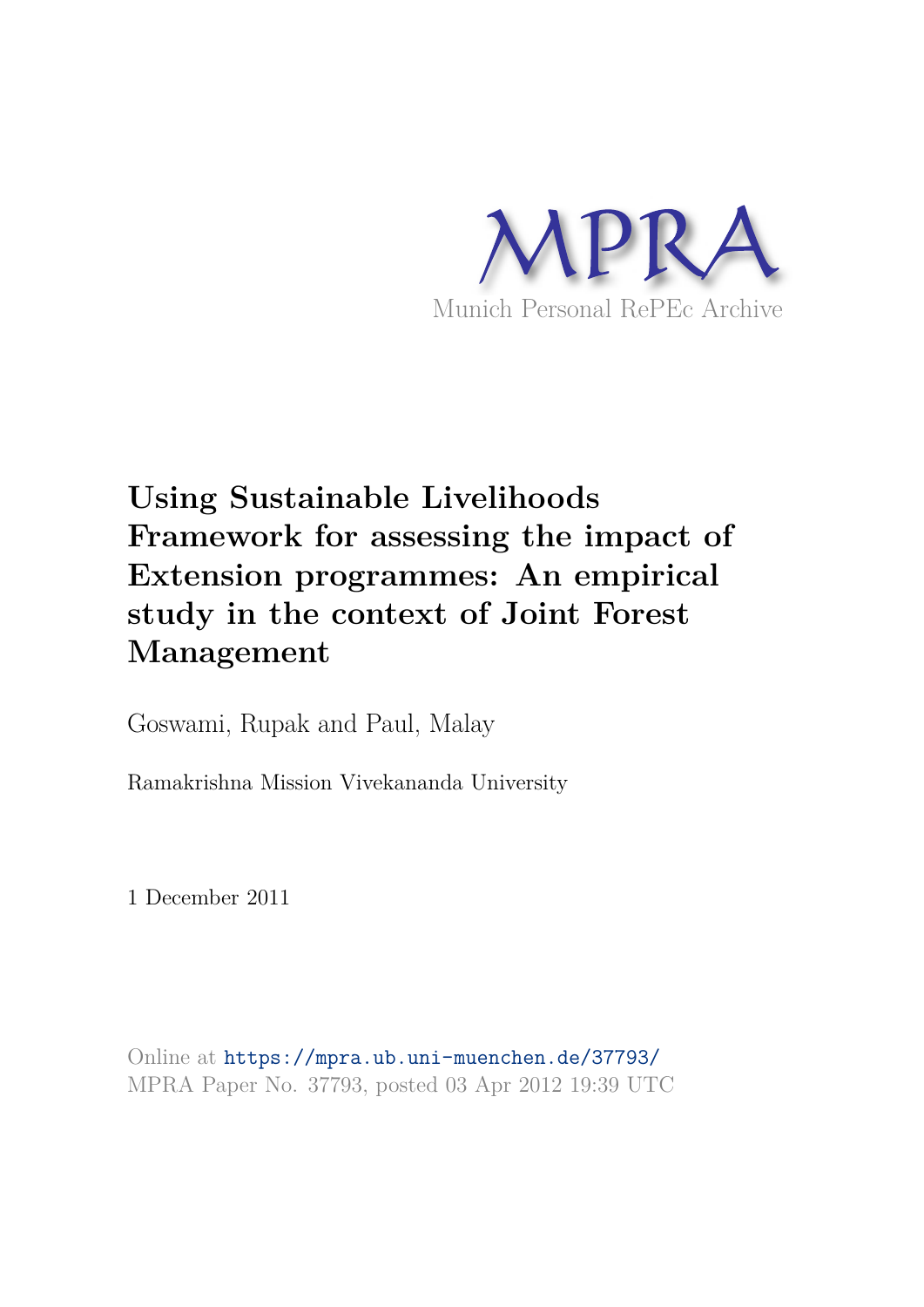*Paper presented at the 6th National Extension Education Congress held at Goa, India during 17-19 December 2011* 

# **Using Sustainable Livelihoods Framework for Assessing the Impact of Extension Programmes: An Empirical Study in the Context of Joint Forest Management**

**Rupak Goswami<sup>1</sup> , Malay Paul <sup>2</sup>**

<sup>1 & 2</sup> Integrated Rural Development and Management (IRDM) Faculty Centre, Ramakrishna Mission Vivekananda University, Narendrapur, Kolkata-700103

#### **Abstract**

As a profession, Extension has been prompted to embrace a broadened mandate that goes beyond transferring technologies and triggering agricultural development. International organisations have started to shift from 'agricultural' to 'rural' focus in their programmes and it is inevitable that extension's success in future will not be judged in terms of technology transfer or (even) agricultural development alone. As a consequence, the scope of evaluating extension programmes will have to broaden itself for justifying the government expenditure and to enliven its prospect as a profession. Sustainable Livelihoods (SL) Framework provides excellent scope to capture the multifaceted impact of development programmes on clients' livelihoods in terms of increase in their asset base and decrease in vulnerabilities. The present article describes development of a tool to assess the impact of Joint Forest Management (JFM) intervention in selected villages of the Ayodhya Hills of Purulia district, West Bengal and also shows the results of its field testing. The development of the tool followed a simple indicator-based multistakeholder approach taking SL framework as a reference. Conceptualisation of 'impact pathway' with continuous incorporation of stakeholder views helped to develop this tool. This was followed by the development of a 'perception analysis tool', using recall data, to assess the impact of JFM intervention on the respondents. The field testing of the tool successfully captured the impact of JFM on peoples' assets and vulnerabilities. It could also discriminate successful Forest Protection Committee from the less successful one. This type of indicator-based multi-stakeholder approach may be applied for the future 'extension plus' programmes, which will contribute towards the sustainable livelihoods of its clients rather than disseminating technologies and/or technical information only.

**Keywords:** Broad-based Extension, Impact Assessment, Impact Pathway, Sustainable Livelihoods Framework, Perception Analysis Tool, Joint Forest Management.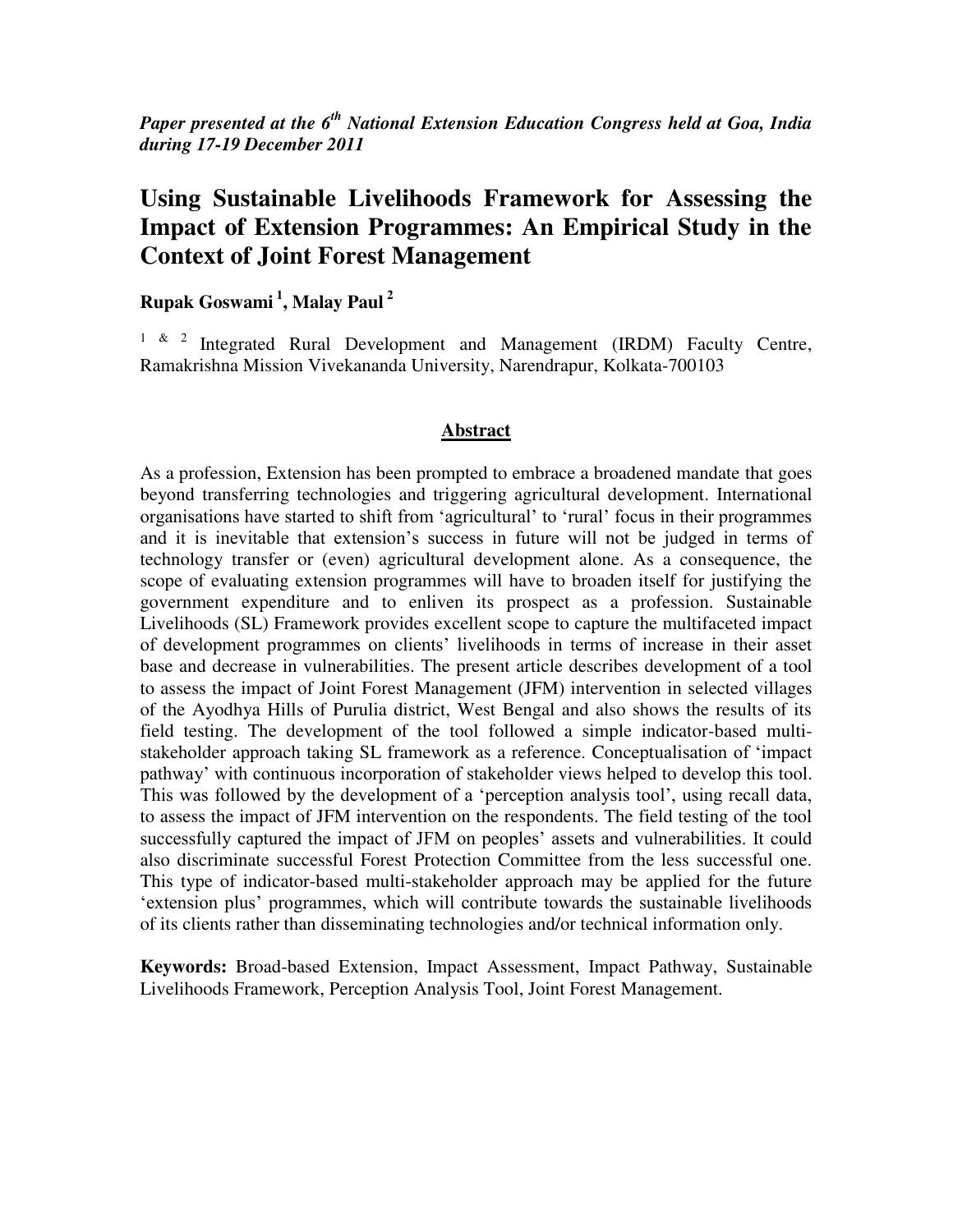Given the increased attention devoted to agricultural extension by governments and donors worldwide, there is a growing body of literature examining and reviewing agricultural extension (Glendenning *et al.*, 2010). It is also globally recognised that agricultural extension needs to reform in ways that allow it fulfil a diverse set of objectives that ranges from better linking of farmers to input and output markets (Neuchatel Group, 2002), reduction of vulnerability and enhancing voice of the rural poor (Farrington et al., 2002), development of micro-enterprises (Rivera et al., 2001), poverty reduction and environmental conservation (Alex et al., 2002) and strengthening and support of farmer organizations (Sulaiman & Hall, 2002). Anandajayasekeram *et al*. (2008) also observe that an effective agriculture extension system need to provide a broad range of services (advisory, technology transfer, training and information) on a wide variety of actions (agriculture, marketing and social organization) needed by rural people so that they can better manage their agricultural systems and livelihoods. So, while technology transfer is important, strengthening of locally relevant livelihood system is also of critical importance. As a consequence, the scope of evaluating such extension programmes will have to broaden itself for capturing the multifaceted impacts of extension endeavours on its clients' livelihoods.

It is known that the process of monitoring, evaluation (M&E) and impact assessment is essential for good management of extension projects. Impact assessment, in particular, is a form of *ex post* evaluation and attempts to determine the extent to which Technology Development and Transfer (TDT) programs have contributed to larger development goals, such as increased farm production, or improved food security, poverty alleviation, sustainable livelihoods etc. *Ex post* impact assessments are often used to convince policymakers to allocate more resources to research and extension (Anandajayasekeram *et al.*, 2008).

In discussing the impact of any research and extension program, one can identify two broad categories of interpretations (Anderson and Herdt, 1990). In the first category falls the direct output of activities like a variety, a breed, or a set of recommendations resulting from a research activity or a training event. The second category goes beyond the direct output and tries to study the effects of this output on the ultimate users. The people level impact looks at how fit the program is within the overall R&D to discover facts (research) that have practical beneficial application (development) to the society. Impact begins to occur only when there is a behavioural change among the potential users. This second type of impact deals with the actual adoption of the research output and subsequent effects on production, income, environment and/or whatever the development objectives may be (Anandajayasekeram *et al.*, 2008).

Sustainable Livelihoods (SL) Framework provides an excellent scope to capture the multifaceted impact of extension programmes on clients' livelihoods in terms of increase in their asset base and decrease in vulnerabilities. Sustainable livelihood approaches identify the current livelihood strategies and objectives of the poor, in the context of vulnerability, the influence of policies, institutions and processes and current levels of access to assets and entitlements. This stresses that the poor draw on a range of assets, which they either own or can access, in order to achieve a range of livelihood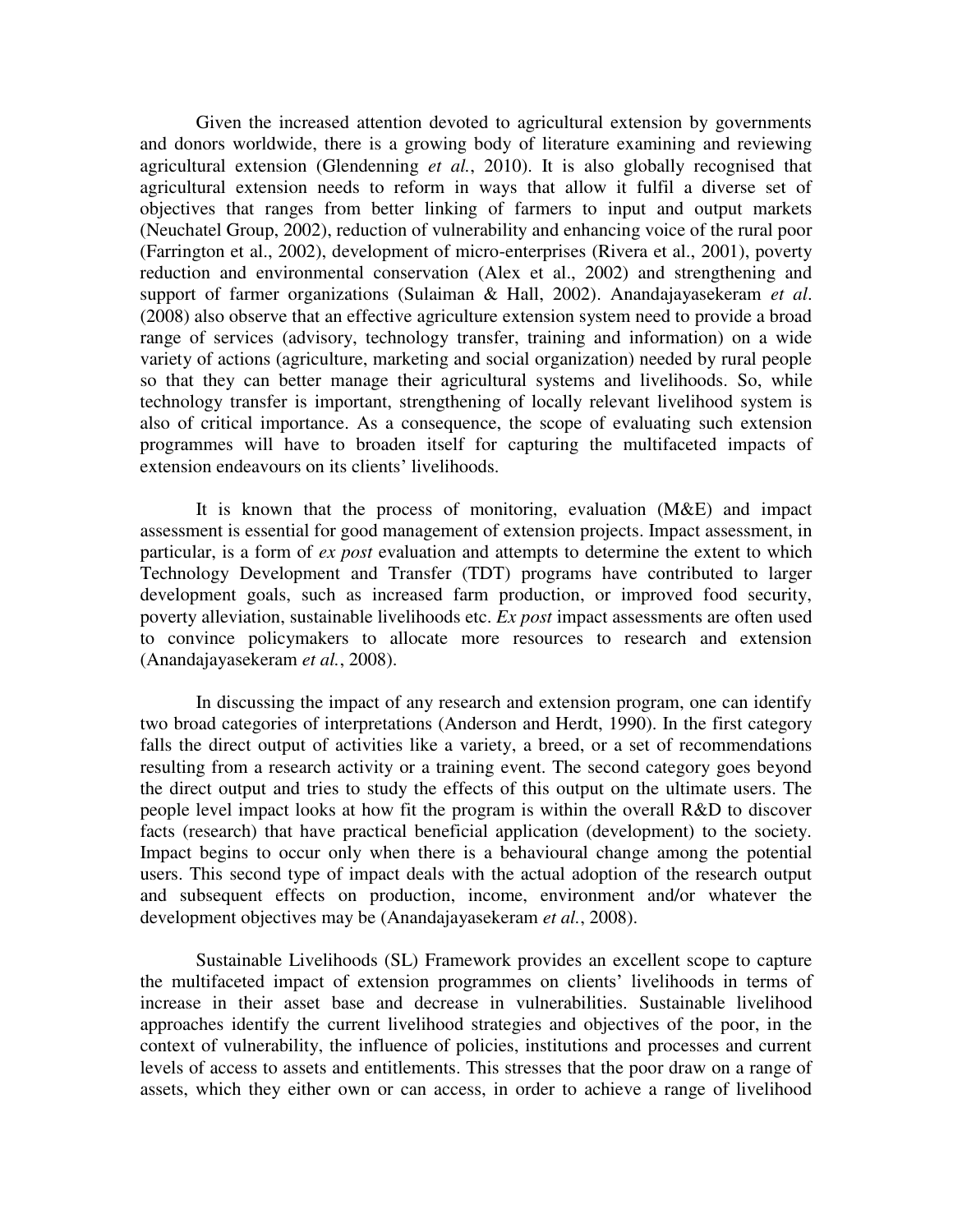outcomes (going beyond income to include greater wellbeing, increased voice and reduced vulnerability). To do so, they pursue a range of livelihood strategies, often managing a 'portfolio' of part-time activities, and changing the composition of the portfolio in response to emerging needs, opportunities or constraints. Part of the outcome of these strategies (such as higher income) will be consumed; part may be re-invested back to replenish or strengthen their livelihood assets, and part may be used to reduce vulnerability. The types of strategy they can pursue are influenced by policies, and by formal and informal institutions and processes (DFID, 1999; Christoplos et al., 2001). This holistic understanding of the framework lends us a logical point to conceptualize impact of extension programmes on clients' livelihoods.

# **Impact assessment of Joint Forest Management (JFM) on sustainable livelihoods: the rationale of case selection**

The current context of natural resources management is characterized by an increasing involvement of local communities in managing the commons (McCay and Acheson 1987; Ostrom 1990; Bromley *et al.* 1992). An increasing focus on peoplecentered policies, bottom-up planning processes, and decentralized governance (Chambers 1994; Agrawal and Ostrom 2001) are seen as some of the key characteristics of this new paradigm. In India, specifically, many communities have responded to the process of forest degradation by developing local arrangements that seek to regulate access and control over neighbouring forest patches (Saxena 1997; Sundar *et al.* 2001; cited in Nayak, 2006).

Following the National Forest Policy the Government of India issued more concrete guidelines in 1990 with the objective of involving village communities in the regeneration of degraded forestlands through institution building, community participation and access to usufructory benefits. This has unfolded a new forest management regime in India, which is commonly known as the Joint Forest Management. Under JFM, village communities are entrusted with the protection and management of nearby forests. These communities are required to organise forest protection committees, village forest committees, village forest conservation and development societies. The guidelines provide for rights to usufruct and non-wood forest products and percentage share of final harvest to organized communities willing to help regenerate depleted forest and wastelands (Sarin, 1995).

From the beginning, the stated objectives of JFM were to improve the condition of forests and provide for the sustainable livelihoods of collaborating communities (Pandey, 1996). It is now well known that JFM has resulted in restoration and regeneration of forests in India (Murthy *et al*. 2002, Murali *et al*. 2002). But it is not clearly known what impact it had on the livelihoods of the local people who collaborate to manage the forests jointly (Sundar *et al*. 2001, Belcher et al., 2005). In fact, there are few studies that have attempted to use the village-level livelihoods indicators to know the impact of JFM on the livelihoods of the people. Assessing such livelihoods impact of JFM is necessary for the sustainability of the programme.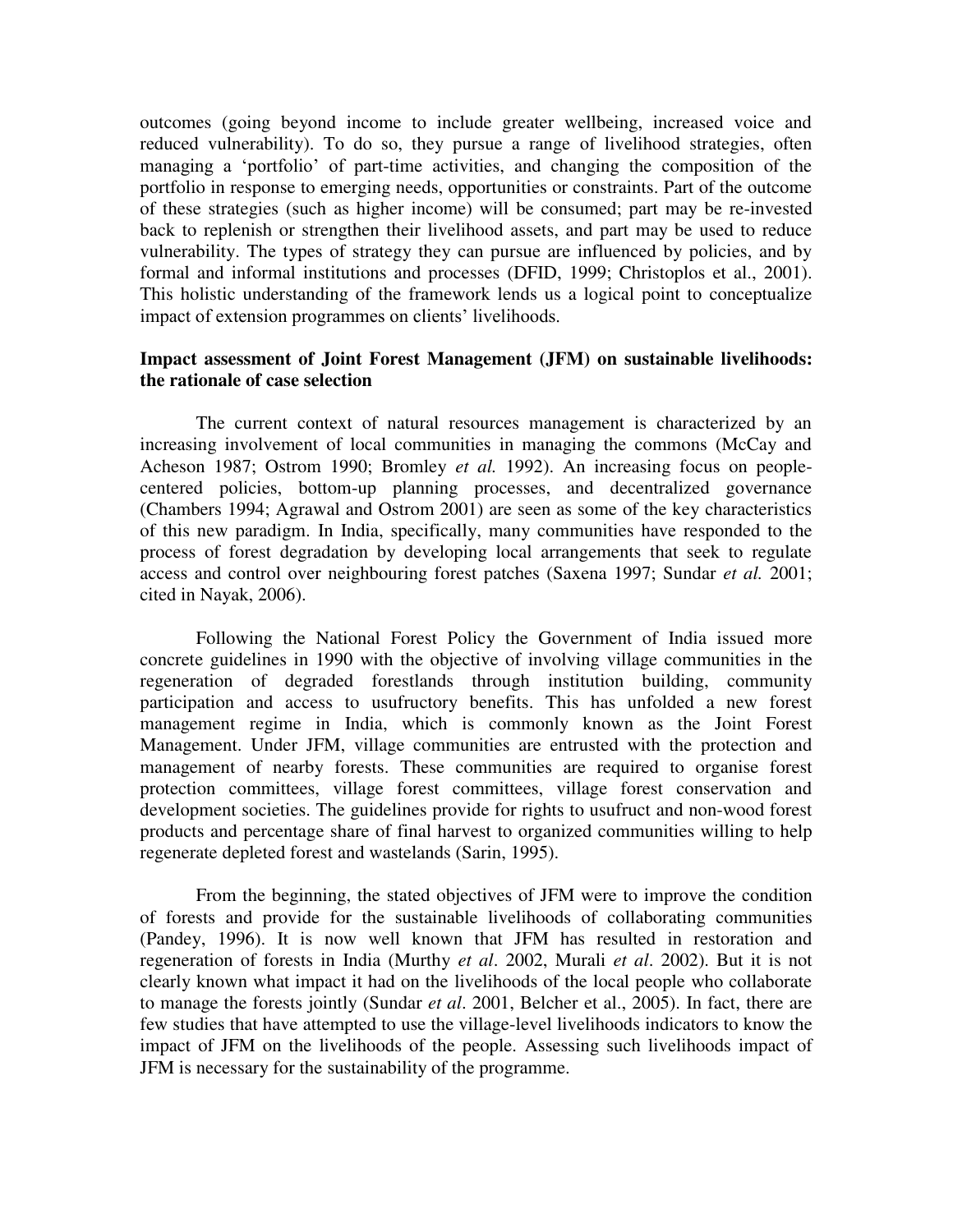Policy-makers and foresters have also discussed the JFM monitoring but have seldom considered the livelihoods outcome/impact of JFM, what is often meant by the monitoring of the programme and not its impact (Bahuguna and Upadhyay 2004). Few studies have expressed concern for livelihoods issues in JFM (Hill and Shields 1997, Bond *et al*. 2003), but very few of them have focused specifically on monitoring the livelihoods impact of JFM (Belcher, 2005; Pandey, 2005). Hence, impact of JFM on sustainable livelihoods has some pragmatic need.

#### **The case illustration: Total development approach under JFM concept initiated by RKMLSP at Ajodhya Hills of Purulia, West Bengal**

Imbibed with the idea of Swami Vivekananda, the Ramakrishna Mission Loksiksha Parishad (RKMLSP), the integrated rural development wing of the Ramakrishna Mission Asrama, Narendrapur, West Bengal has been in the field of rural development since the early 1960s, endeavoring in building up local leadership and local organization for sustained rural development by utilizing the local resources. With the support of a strong and efficient training base at Narendrapur, over 1000 registered rural youth organizations, are engaged in comprehensive community development in different rural areas of West Bengal under the guidance and leadership of RKMLSP.

The involvement of RKMLSP in environmental management had started during 1981-82 noticing an alarming decrease in the forest cover and its obvious consequences. Realizing the potential of the JFM concept originated by the Govt. of West Bengal (Forest Dept. of GoWB) to meet the challenge, RKMLSP volunteered to assist the department. Impressed by the relevance of the approach in the matter of the restoration of eco-system the Ford Foundation came forward to sponsor the programme and the JFM wing was born. The first phase (1991-95) of Ford Foundation sponsored JFM project, was aimed at assisting the FD/GOWB in (1) Training and motivation (2) Developing alternate production system and (3) Undertaking appropriate field studies. However, considering the inadequacy of the approach, in the  $2<sup>nd</sup>$  phase (1995-99) JFM has been looked upon as a tool for human resource development and endeavor has been made to identify and utilize all available rural resources optimally for income generation to release pressure from forest. Stress was given on strengthening selected FPCs based on the ideals of Swami Vivekananda. In the third and final phase (2000 onwards) activities were undertaken on the same philosophy, adopting the following basics with the objective of formation of clusters of FPCs as Centre of Total Development (RKMLSP, 2008).

 To understand the impact of the extension programmes of JFM wing of RKMLSP on the livelihoods of its clients, the present study was undertaken with the objectives of developing a an indicator based impact monitoring tool for measuring the impact of JFM on the livelihoods of rural people and to conduct a field test of the monitoring tool in sample JFM villages in Ayodhya Hills of Purulia district.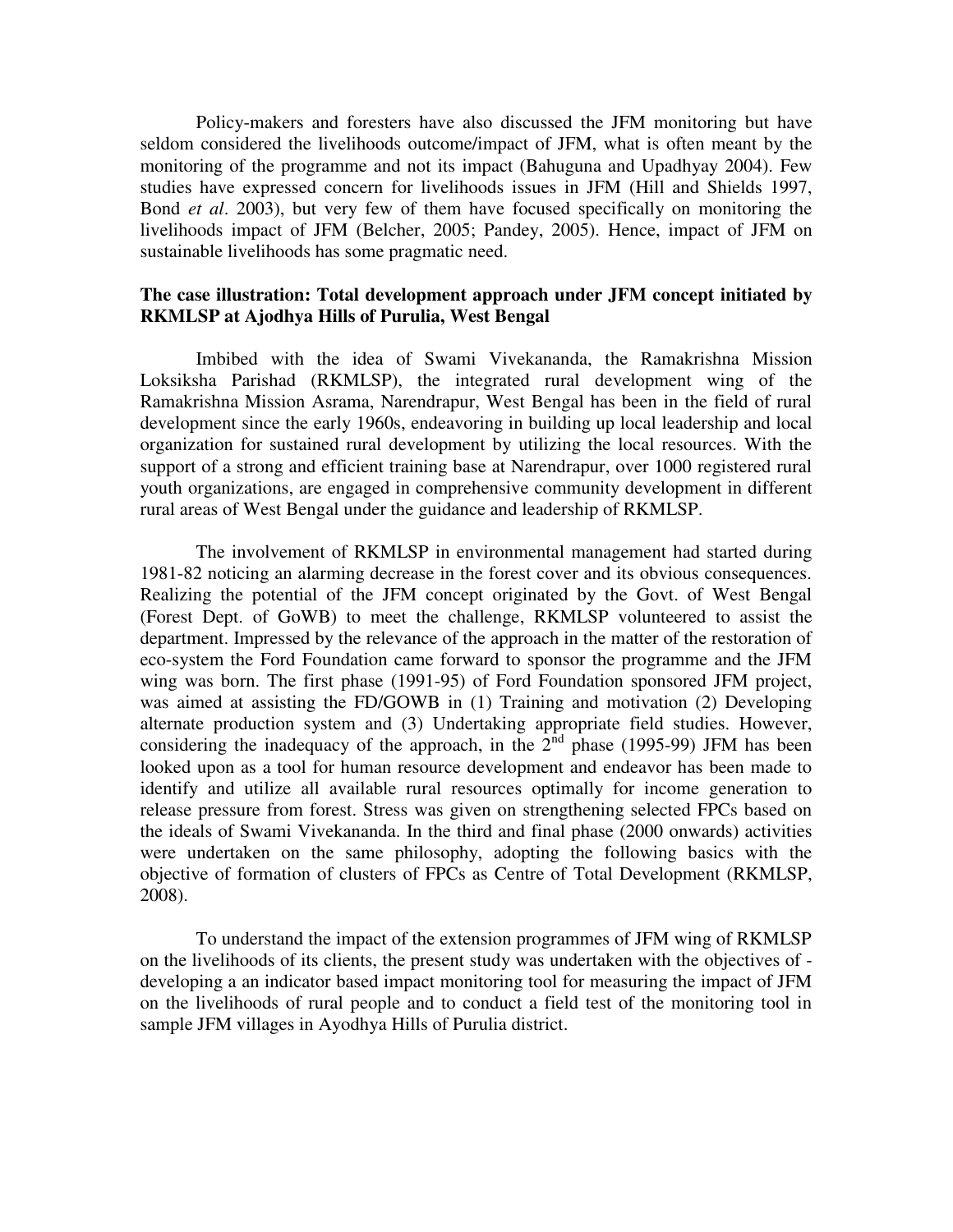#### **Methodology**

#### *Designing the monitoring tool:*

In order to achieve the objective of designing a monitoring tool for assessing JFM's impact on rural livelihoods the following steps were followed:

*Literature review:* Published literature on livelihoods monitoring, identification of available conceptual frameworks and associated tools to understand the subject better were studied.

*Development of conceptual framework:* Based on the general lessons from the literature review and stakeholder views a conceptual framework (impact pathways) and livelihoods monitoring tool were prepared that was used for monitoring the livelihoods impact of JFM in selected villages of Purulia. To design a conceptual framework, the foremost step was to plot the impact pathway. An impact pathway is an explicit theory or model or hypothesis about how a project will achieve impact (Douthwaite *et al*. 2003). Impact pathway shows the trajectories of JFM activities, their impact on capitals and interrelationship between the five capitals/assets (**Fig. 1**). Thus, conceptual framework describes the cause and effect relationship between the pre and post implementation of JFM and the impact it may have on rural livelihoods. With the help of the impact pathway, key indicators for the study were identified for all the five capital assets.

*Scouting of village level indicators:* In order to design monitoring tools to assess the impact of JFM on rural livelihoods, CIFOR's template was used. Belcher (2005) proposed a village level indicator-based monitoring tool. This monitoring tool is a livelihoods assessment process based on impact pathways and village level indicators, which were identified based on five capitals – Natural, Financial, Physical, Social and Human and Vulnerabilities. Stakeholders participated iteratively in scouting these indicators. This indicator-based tool was important in assessing the overall change in livelihoods. Indicators were interrelated with each other. For example, an increase in the Natural Capital may increase the income and revenue (i.e. financial capital) by means of collecting and selling forest products, which in turn improve the purchasing power and standard of living (i.e. social and physical capital).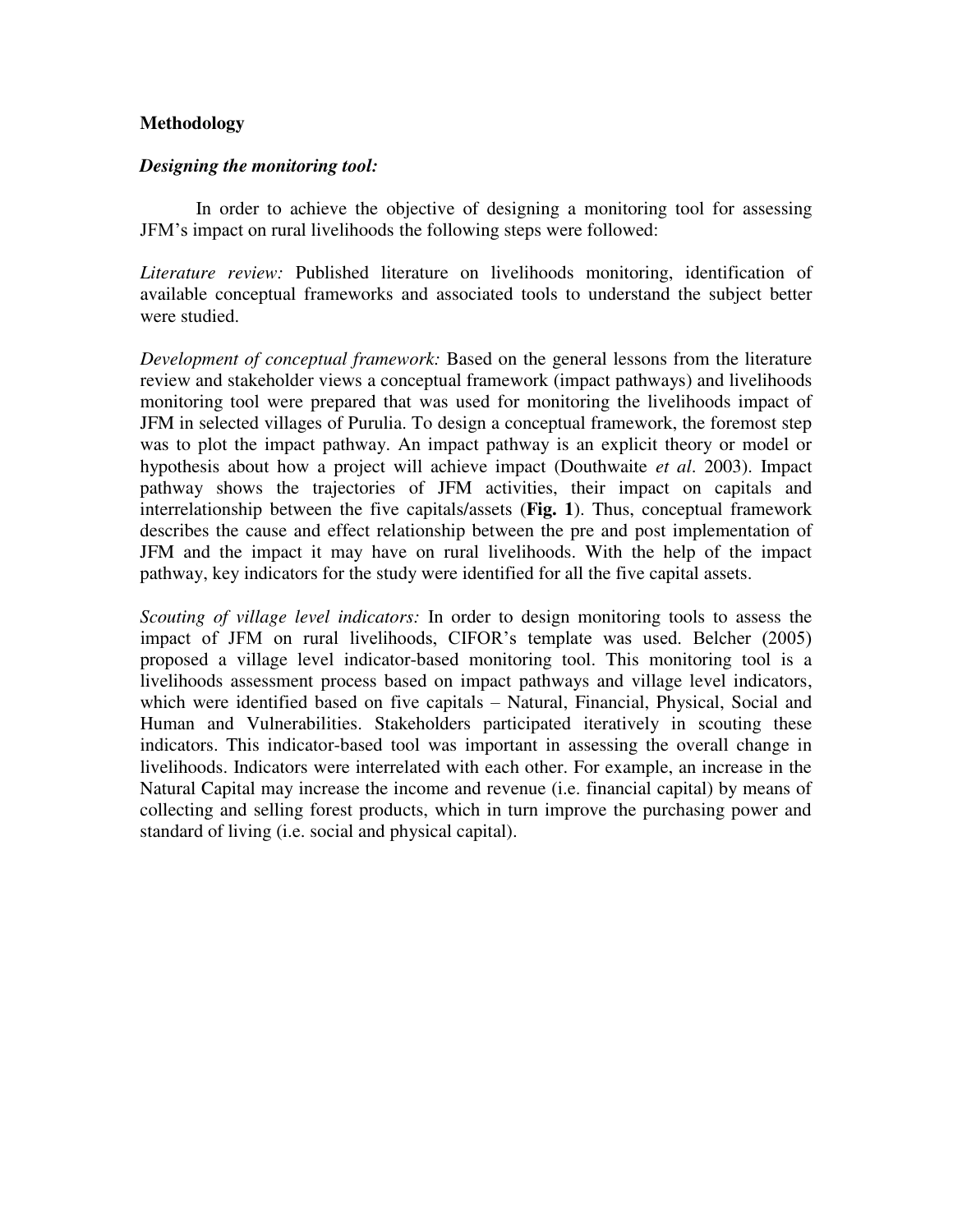

**Figure 1. Livelihoods Improvement Impact Pathways (Modified after Belcher (2005) cited in Pandey, 2005)**

#### *Livelihoods perception analysis tool*

This tool is an extension of livelihood monitoring tool. This tool was designed to know the perception of stakeholders regarding the impact of JFM intervention on their livelihoods. Each identified indicator was scored based on three perceived conditions by stakeholders: best, moderate and worst and were assigned score 3, 2 and 1 respectively. Assigning scores was done in order to make all indicators quantifiable and comparable with each other. Cumulative score for each capital was calculated by multiplying the number of respondents to the score assigned and then adding up all the scores obtained by each indicator for before-and-after situation individually within the capital (Pandey, 2005).

Perception analysis is an important tool to know the past and current positions related to particular factors. Perception analysis has been used as core methodology in the study of spread, performance and impacts of joint forest management (Ravindranath and Sudha 2004). In the absence of robust data related to earlier years, perception analysis is a useful tool for knowing the before- and after situations.

#### *Review and finalisation of the monitoring tools among stakeholders*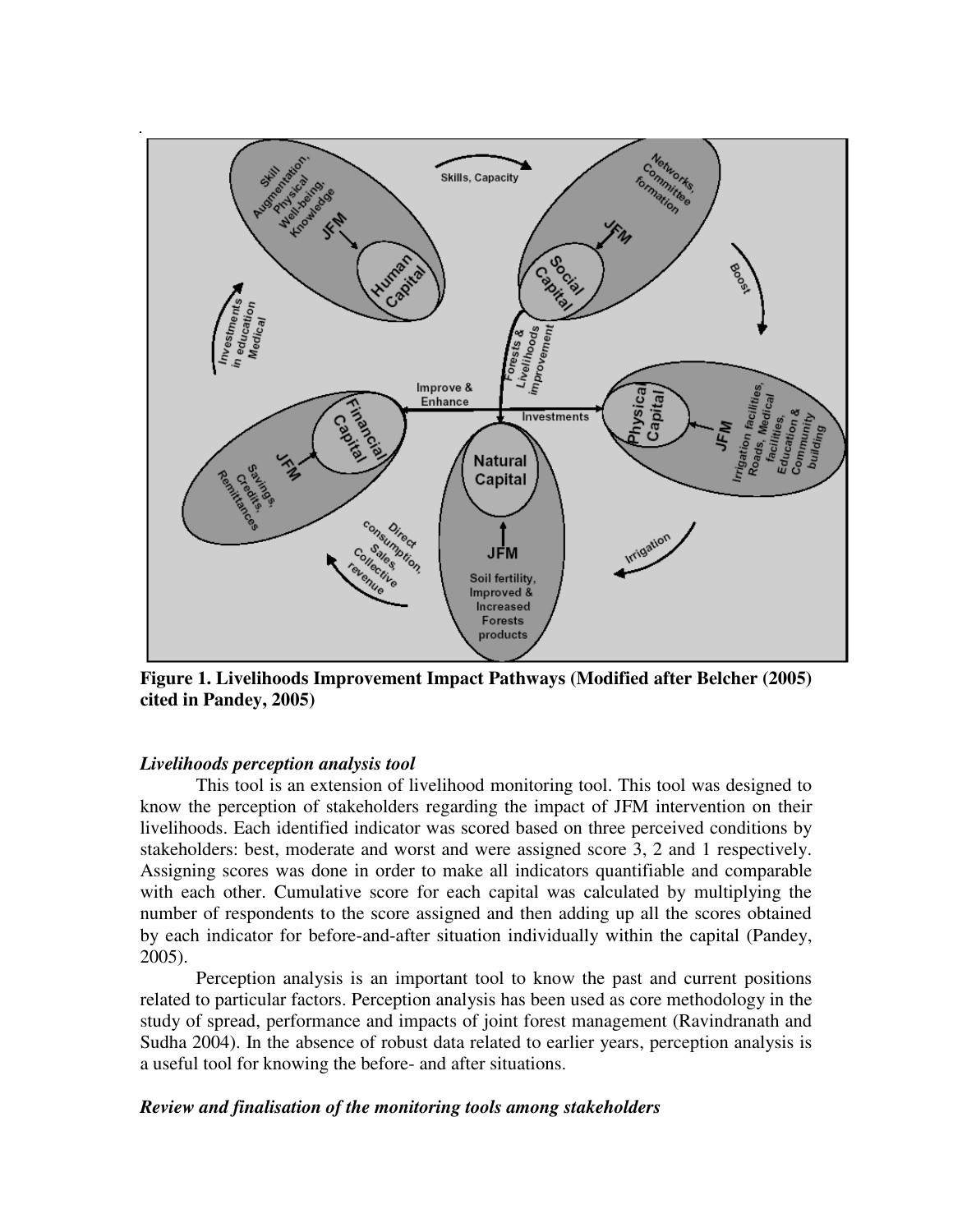Several brainstorming sessions among peers and stakeholders were used in review process to make monitoring tools more comprehensive, more useful, more relevant, and easy to use. These stakeholders included Forest Department personnel, Non Governmental Institutions working locally, staffs of JFM wing of RKMLSP and Forest Protection Committee (FPC) members of the study villages. In this process stakeholders gave their insightful inputs that were used to modify the tool. The tool was modified, wherever necessary, according to the suggestions given by the stake holders. Drawing on the managerial sciences an iterative process of tool/product development was applied. Thus, the Indicators were modified according to the study area and with the help of iteration process (reviewing tool again and again for suggestions and improvements) from stakeholders and key informants.

The usefulness of this tool is that it can be used to assess the individual capital as well as indicator performance in particular FPC. As individual capital can be measured by this tool, one can get the clear indication on whether or not a particular capital is improving. Using the insights, stakeholders can put efforts to improve upon the activities that affect a particular capital. In the absence of a proper monitoring it is difficult for the forest department officials and NGOs to understand that after putting so much of effort, what impact JFM had on the livelihoods of the local people? This question can be answered by the help of the livelihoods monitoring tool.

*Sampling:* District Purulia was selected purposively for the study as a considerable JFM experimentation of RKMLSP has taken place in this district. Apart from this, Purulia is one of the worst poverty stricken districts of West Bengal and the impact of any development intervention will be more prominent in this district. Ajodhya range is one of those ranges in the hilly terrain of Purulia district where JFM activities had been experimented. Apart from this, the researcher had easier access to this range. Ajodhya bit was also purposively selected for the same reason. Two villages, one each from a list of successful (Sonahara) and less successful (Safarambera) FPCs, were randomly selected. The lists were procured from the Forest Department records.

*Data collection:* Primary data was collected by semi-structured interviews with key informants, group interview through semi-structured interview schedule with villagers on specific indicators, focus group discussion and observation. For the perception analysis tool group interview was conducted with 5-6 villagers at a time and answers received from a member was reviewed/verified by other members present in the same group. FPC president was key informant and helped in cross checking the answers. Usual discussion involved issues like - What were activities and facilities provided by FD/Reasons for happiness from FPC/Ways you think JFM have helped you to improve your livelihoods/Number of people that worked outside village on a daily basis etc.

*Data analysis:* Data was analysed by simple descriptive statistics, spider and bar diagram and t-test.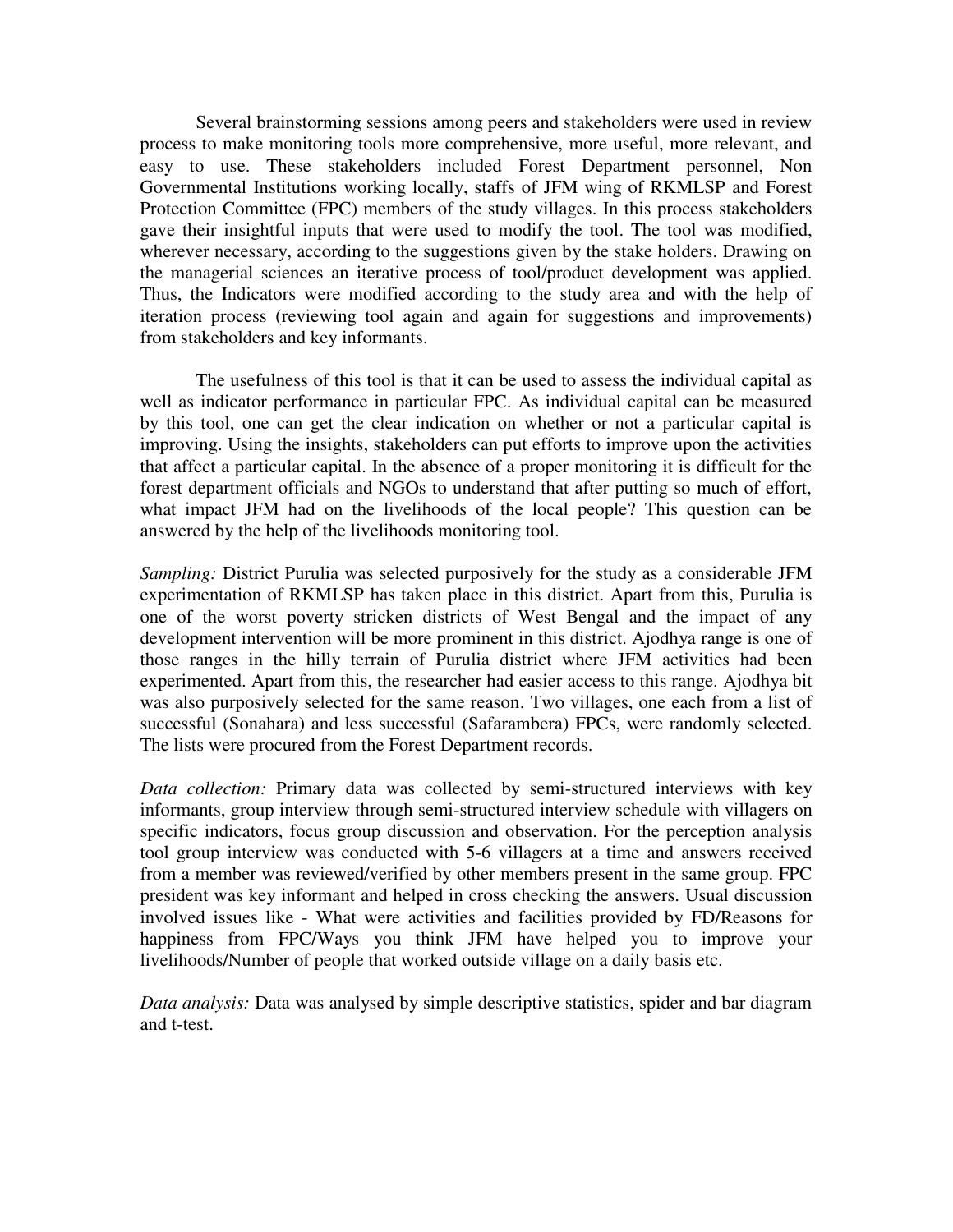#### **Results and Discussion**

# **The livelihoods monitoring tool**

According to study objectives, several indicators through which a perception tools would be developed were identified after iterative interaction with different stakeholders (villagers, Forest Department officials and labours, different NGO personnel, doctors, health workers and others). This finalized set of indicators in the perception analysis tool (to be used for periodical assessment of rural livelihoods) is given below (Table 1).

# **Table 1. Perception analysis tool along with the indicators that would be helpful to perceive the impact of JFM on sustainable livelihoods**

| Capital   | Indicator                                                   |   | <b>Before</b>  |   | <b>After</b> |                  |   |  |
|-----------|-------------------------------------------------------------|---|----------------|---|--------------|------------------|---|--|
|           |                                                             | 1 | $\overline{2}$ | 3 | $\mathbf{1}$ | $\boldsymbol{2}$ | 3 |  |
| Financial | Wages/capita from forestry works (3 years                   |   |                |   |              |                  |   |  |
|           | average)                                                    |   |                |   |              |                  |   |  |
|           | Total money deposited in FPC in a year (in Rs.)             |   |                |   |              |                  |   |  |
|           | Money deposited in the account of FPC (No. of               |   |                |   |              |                  |   |  |
|           | times in a year)                                            |   |                |   |              |                  |   |  |
|           | No. of shops selling consumer goods                         |   |                |   |              |                  |   |  |
|           | No. of people have savings other than the deposit<br>to FPC |   |                |   |              |                  |   |  |
|           | No. of people borrowing money                               |   |                |   |              |                  |   |  |
|           | No. of times people borrow money                            |   |                |   |              |                  |   |  |
|           | No. of distress sell of assets                              |   |                |   |              |                  |   |  |
| Physical  | No. of Pucca houses/capita                                  |   |                |   |              |                  |   |  |
|           | No. of houses with electric service/capita                  |   |                |   |              |                  |   |  |
|           | No. of Motor cycles/capita                                  |   |                |   |              |                  |   |  |
|           | No. of Mobile phones/capita                                 |   |                |   |              |                  |   |  |
|           | Average travel time to nearest market                       |   |                |   |              |                  |   |  |
|           | Area of irrigated land/capita (In hectare)                  |   |                |   |              |                  |   |  |
|           | No. of sanitary latrine/capita                              |   |                |   |              |                  |   |  |
| Natural   | Area of JFM plantation/capita                               |   |                |   |              |                  |   |  |
|           | Tree plantation in homestead land                           |   |                |   |              |                  |   |  |
|           | Area of key NTFP/capita                                     |   |                |   |              |                  |   |  |
|           | Average time spent collecting fuel wood per                 |   |                |   |              |                  |   |  |
|           | household per week                                          |   |                |   |              |                  |   |  |
|           | Average time spent collecting water per household           |   |                |   |              |                  |   |  |
|           | per week                                                    |   |                |   |              |                  |   |  |
|           | Average time spent collecting fodder/ household<br>per week |   |                |   |              |                  |   |  |
|           | Value of annual firewood production/capita                  |   |                |   |              |                  |   |  |
|           | Value of annual NTFP production/capita                      |   |                |   |              |                  |   |  |
|           | Annual food-grain production/capita                         |   |                |   |              |                  |   |  |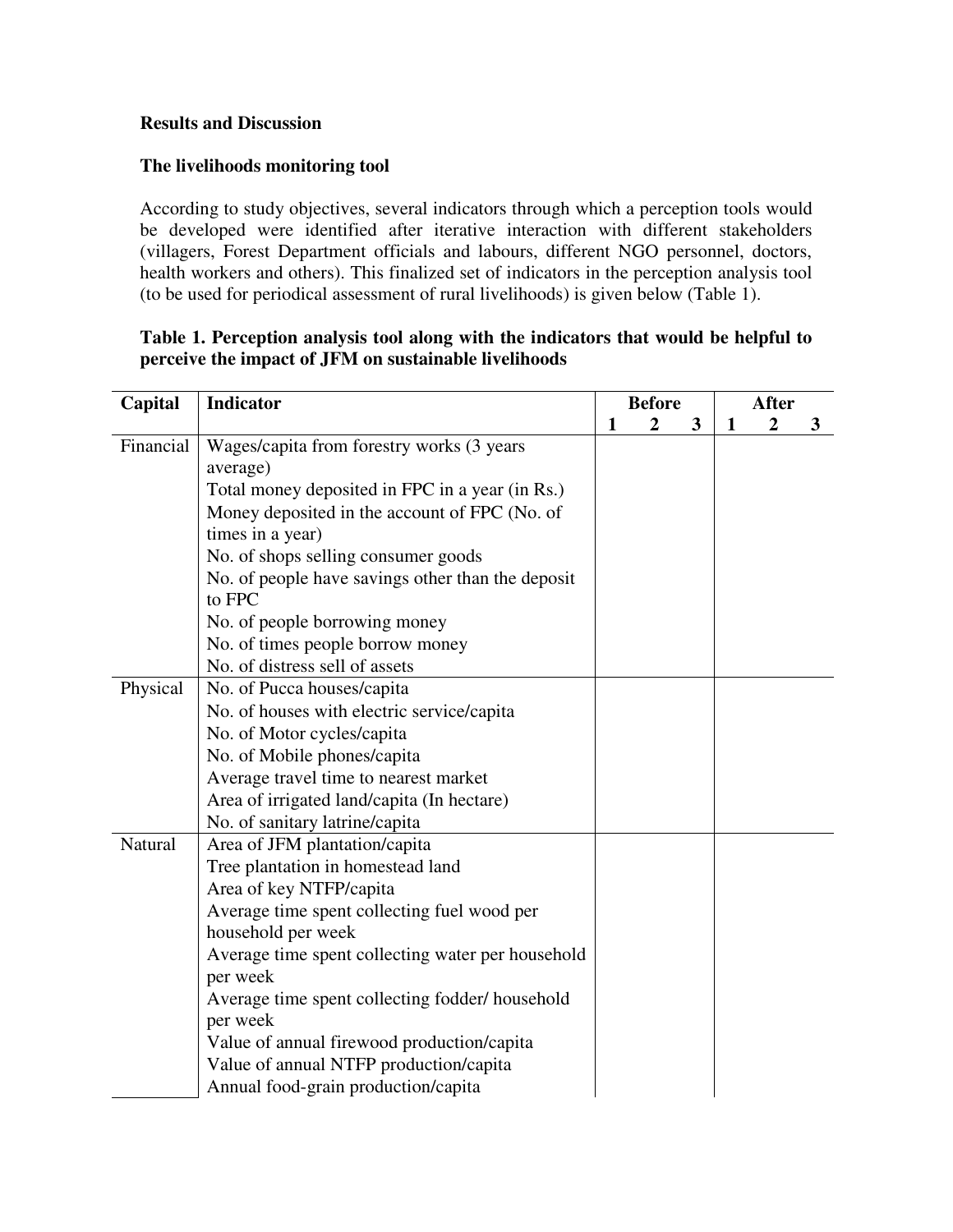|            | Annual vegetables production/capita                   |  |
|------------|-------------------------------------------------------|--|
|            | Average number of livestock                           |  |
| Human      | Infant mortality/capita                               |  |
|            | No. of deaths due to lack of treatment                |  |
|            | Percentage of school age children attending school    |  |
|            | Average age of school leaving                         |  |
|            | of people that work outside village on a daily        |  |
|            | basis/capita                                          |  |
|            | No. of people that distress migrate from village to   |  |
|            | work outside for long periods/capita                  |  |
| Social     | Proportion of adult population participating in       |  |
|            | <b>FPC</b>                                            |  |
|            | Proportion of FPC members that are women              |  |
|            | No. of FPC meetings in a year                         |  |
|            | Attendance of FPC members in Meetings                 |  |
|            | Micro credit/self-help groups (SHGs) in village       |  |
|            | (y/n)                                                 |  |
|            | Collective selling of agricultural or forest products |  |
|            | results in improved prices (y/n)                      |  |
|            | Proportion of total SC/ST population participating    |  |
|            | in FPC                                                |  |
| Vulne      | Encroachment                                          |  |
| rabilities | <b>Illicit Felling</b>                                |  |
|            | Social unrest                                         |  |
|            | Alcoholism                                            |  |
|            | Ability to cope up with natural calamity              |  |

3-best, 2-moderate, 1-worst

**Table 2. Capital and vulnerability score of the respondents before and after JFM intervention** 

| <b>Village</b>                      | <b>Financial</b><br>capital |         | <b>Physical</b><br>capital |       | <b>Natural</b><br>Capital |       | Human<br>Capital |         | <b>Social</b><br>Capital |       | Village-<br>wise<br>cumulative<br>score |       | <b>Vulnerability</b> |       |
|-------------------------------------|-----------------------------|---------|----------------------------|-------|---------------------------|-------|------------------|---------|--------------------------|-------|-----------------------------------------|-------|----------------------|-------|
|                                     | <b>Before</b>               | After   | Before                     | After | Before                    | After | <b>Before</b>    | After   | <b>Before</b>            | After | Before                                  | After | <b>Before</b>        | After |
| Sonahara                            | 108                         | 121     | 88                         | 119*  | 255                       | 267   | 77               | $156**$ | 66                       | 87    | 754                                     | 843   | 160                  | 93**  |
| Safarambera                         | 105                         | $164**$ | 96                         | 125   | 318                       | 293   | 84               | 122     | 190                      | 184   | 793                                     | 888   | 175                  | 86**  |
| Capital-wise<br>cumulative<br>score | 213                         | 285*    | 184                        | 244   | 573                       | 560   | 161              | 278*    | 256                      | 271   |                                         |       |                      |       |

\*  $\&$  \*\* Significant difference at 5%  $\&$  1% level of significance found in paired t-test ( $\alpha$ =0.05)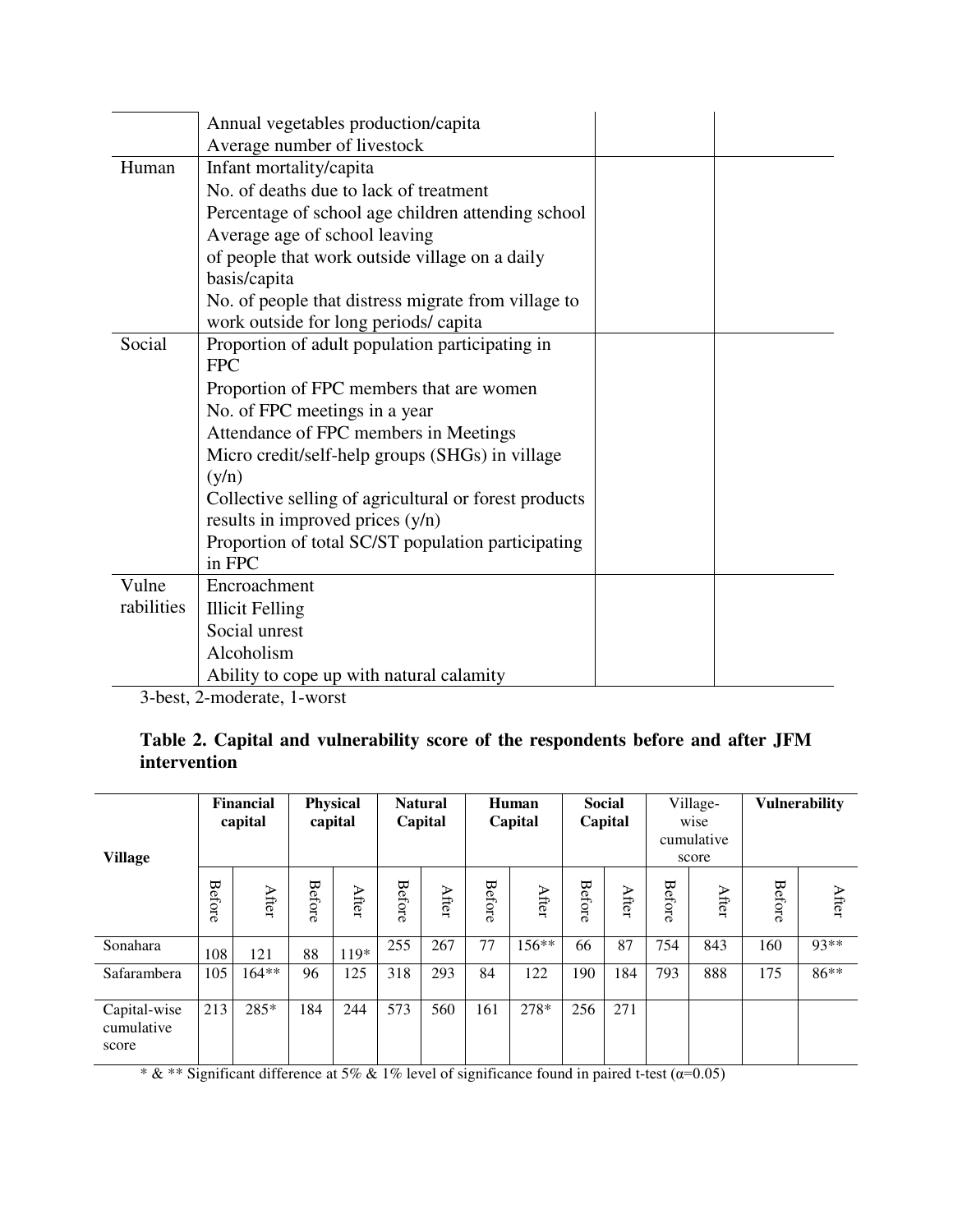Results from field testing of the perception analysis tool are given in Table 2. It may be observed that physical and human capital has significantly improved in Sonahara due to JFM intervention; whereas, for Safarambera, significant improvement was found in financial capital. However, vulnerability was found to have decreased significantly in both the study villages. Overall, financial and human capital was significantly improved over time as captured by the perception analysis tool. Interestingly, in Safarambera, both natural and social capital was marginally decreased over time. Safarambera was a less successful FPC in comparison to Sonahara. And this has been observed from the field testing of the tool. A comprehensive visual understanding may be arrived at from Fig. 1 and Fig. 2.



**Figure 1. Changes in assets and vulnerability due to JFM intervention in Sonahara** 



**Figure 2. Changes in assets and vulnerability due to JFM intervention in Safarambera village**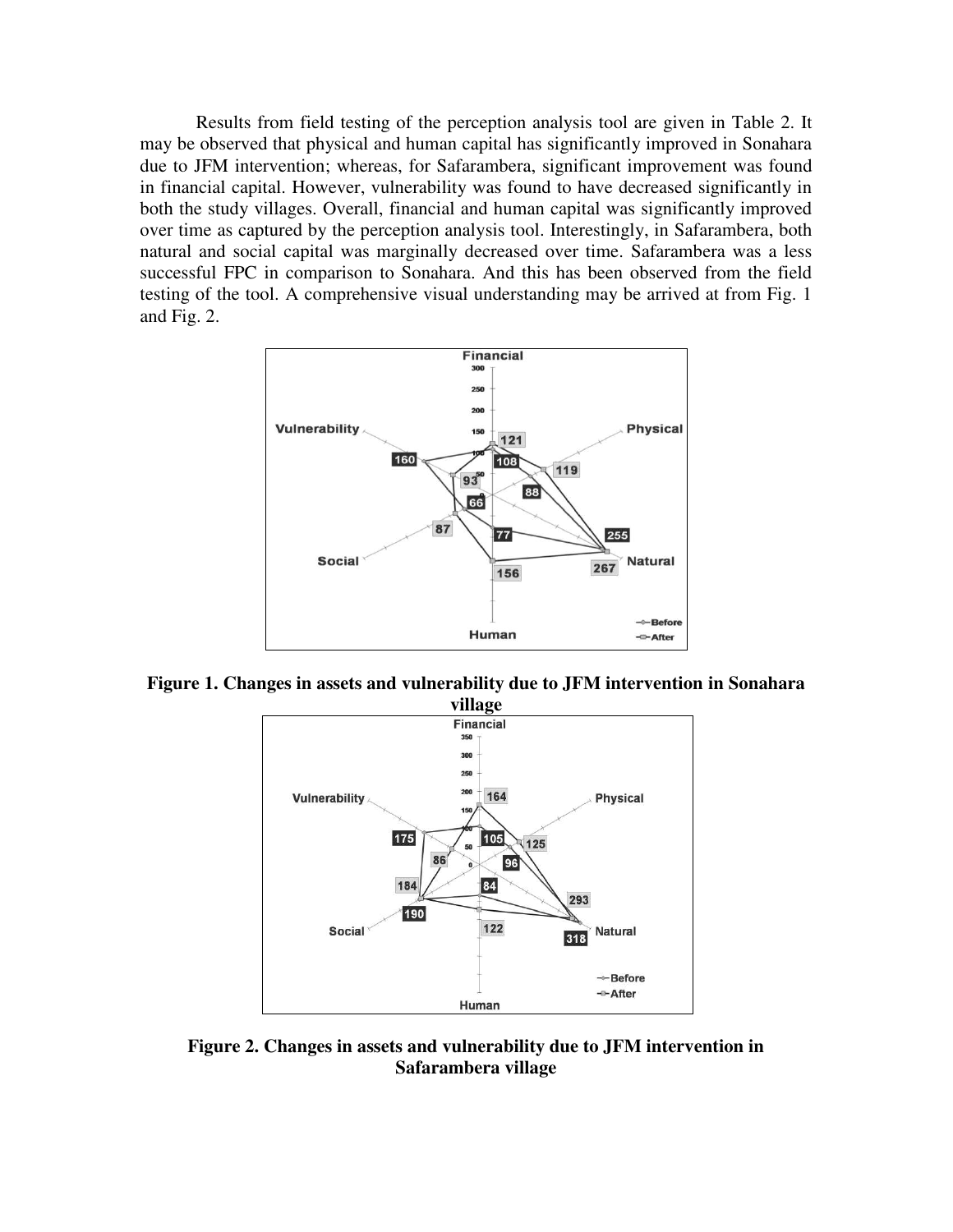An increase in the daily wages provided by the forest department (FD) to the village workers (Rs.79.31 during the study period i.e. 2008-09) resulted in higher income. In case of forest felling the villagers got differential price rates for different purposes e.g. for timber (*Sal*-165/-, Eucaliptas-185/-, *Akasmoni*-200/- per cubic meter), for pulpwood (*Sal*-80/-, Eucalyptas-80/-, *Akasmoni*-90/- per cubic meter), for firewood (*Sal*-55/-, Eucalyptas-55/-, *Akashmoni*-60/- per cubic meter). Development of entrepreneurial skills among villagers (FD provided training and facilities so that members can earn additional money through activities like sewing, broom making etc.) also added to their income. Lac cultivation is one of the income generating activities and the Forest Department helped to promote lac cultivation by providing free lac seeds to the villagers. In all these efforts, RKMLSP had positive collaborative role. Villagers were imparted training for better lac cultivation and linkage development for marketing at Ayodha where *Aranyak's* lac production unit of RKMLSP is situated. There is a natural relationship between financial capital and physical capital. As financial capital increased, physical capital also increased. For example, once wage increased the people tried to build *pukka* house and other household assets. JFM programme was working for increasing the natural capital e.g. area of plantation, area of JFM activity, area of key NTFP, value of annual NTFP production, annual food grain production, '*Mahua*' collection, lac production etc. But, unreported illicit felling and lack of scientific input in Natural Resource Management resulted in small or negative growth in natural resources. The cumulative score of human capital was found to have almost doubled. That was only because, other capitals were also increasing and that affected the development of human capital. Infant mortality, maternal mortality rate decreased. The proportion of children attending school also increased. A definite positive change could be observed in the society. The cumulative score of social capital also increased due to formation of grassroot institutions, development of linkage with several public and private institutional entities. As capitals increased, vulnerabilities went down. Villagers were provided with HYV paddy and maize seeds, which led to increased productivity of food grain. In both the villages, during the months of scarcity (Dec- July), FD provided additional work as well as daily wages to the villagers. Famine works included maintenance of *pulia* (small culvert), construction and maintenance of *kuchha* road in villages, construction and maintenance of boundary wall in the periphery of plantation area etc. Better opportunities helped people coping up with several vulnerabilities like food insecurity, distress sale, different seasonal health hazards, problem of water unavailability etc.

#### **Conclusion and implications:**

The present article has shown a novel approach of formulating indicator-based impact monitoring tool with participation of stakeholders of an extension programme. Conceptualization of project's impact is of crucial importance for development of such a perception analysis tool. However, suitable baseline data will overcome the dependence on recall data for such purposes. Such indicator-based tool is also suitable for capturing the multifaceted impact of extension programmes on rural livelihoods. This would seriously put a point in favour of extension services that have, for long, emphasized on area, production, productivity, technology adoption etc. for assessing project impact. For example, in the current case, along with the observation of negligible increase in natural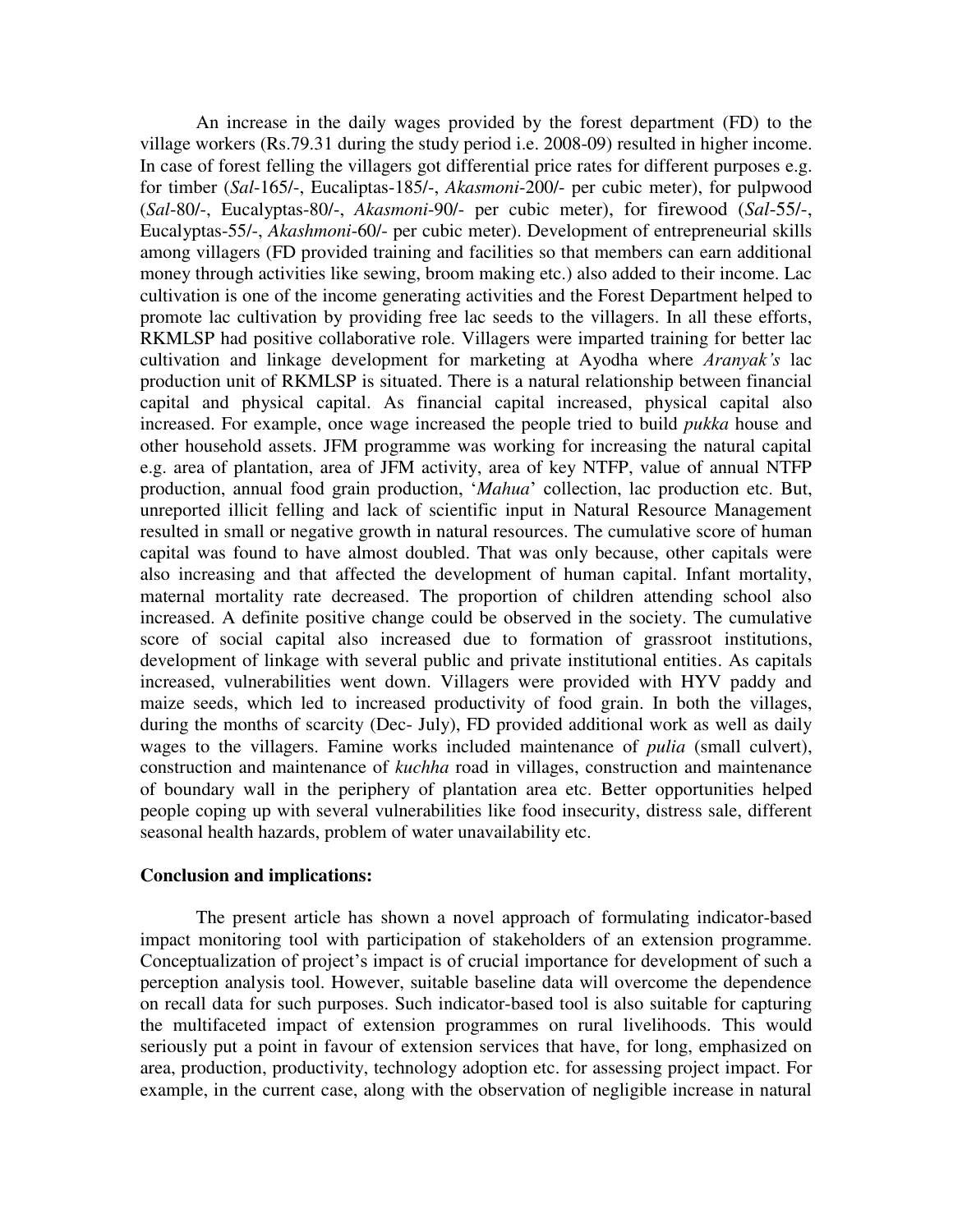resources due to JFM intervention (which is often considered as the most important goal of a JFM programme) the monitoring tool also demonstrated improvement in other livelihood assets and reduction in vulnerabilities. This may also help to point out the potential and under-achieved aspects of an extension programme that may be given further attention to. With the broadening mandates of extension agencies, this tool seems to be a good fit. Moreover, this flexible tool may be modified according to the ground reality. This will also ensure more stakeholder participation in the impact assessment of extension programmes.

#### **References**

- Agrawal, A. and E. Ostrom (2001). "Collective action, property rights, and decentralization in resource use in India and Nepal", *Politics and Society* 29 (4): 485-514.
- G. Alex, G. W. Zijp and D. Byerlee (2002). "Rural extension and advisory services-new directions", Rural Strategy Background Paper No 9, The World Bank, Washington DC.
- P. Anandajayasekeram, R. Puskur, S. Workneh and D. Hoekstra (2008). *Concepts and practices in agricultural extension in developing countries: A source book*. IFPRI, Washington, DC, USA and ILRI, Nairobi, Kenya.
- J. R. Anderson and R. W. Herdt (1990). "Reflections on impact assessment", in *Methods for diagnosing research system constraints and assessing the impact of agricultural research,* Volume II, R. G. Echeverria, Ed, Volume II. The Hague, the Netherlands: ISNAR (International Service for National Agricultural Research), pp. 35–42.
- V. K. Bahuguna and A. Upadhyay (2004). "Monitoring needs for JFM: the perspective of policy makers", in *Root to Canopy: Regenerating Forests through Community-State Partnerships,* V. K. Bahuguna, K. Mitra, D. Capistrano and S. Saigal, Eds., New Delhi: Winrock International India/Commonwealth Forestry Association-India, pp. 309-316.
- B. Belcher (2005). *Monitoring Livelihood Impacts of Community Forest Management: Definitions, Criteria and Indicators.* Indonesia: Center for International Forestry Research, pp. 16.
- B. Belcher, Ru´ız-P´erez, M. and R. Achdiawan. (2005). "Global patterns and trends in the use and management of commercial NTFPs: implications for livelihoods and conservation", *World Development*, 33**:**1435–1452.
- R. Bond, P. H. Kapondamgaga and R. P. S. Yadav (2003). "Monitoring the livelihood platform: Reflections on the operation of LAST". A Paper Presented at the Conference on New Directions in Impact Assessment for Development: Methods and Practice University of Manchester, 24 – 25 November 2003.
- D. W. Bromley (1992). *Making the Commons Work.* San Francisco, CA: ICS, pp. 339.
- R. Chambers (1994). "Participatory Rural Appraisal (PRA): analysis of experience", *World Development,* 22 (9): 1253-1268.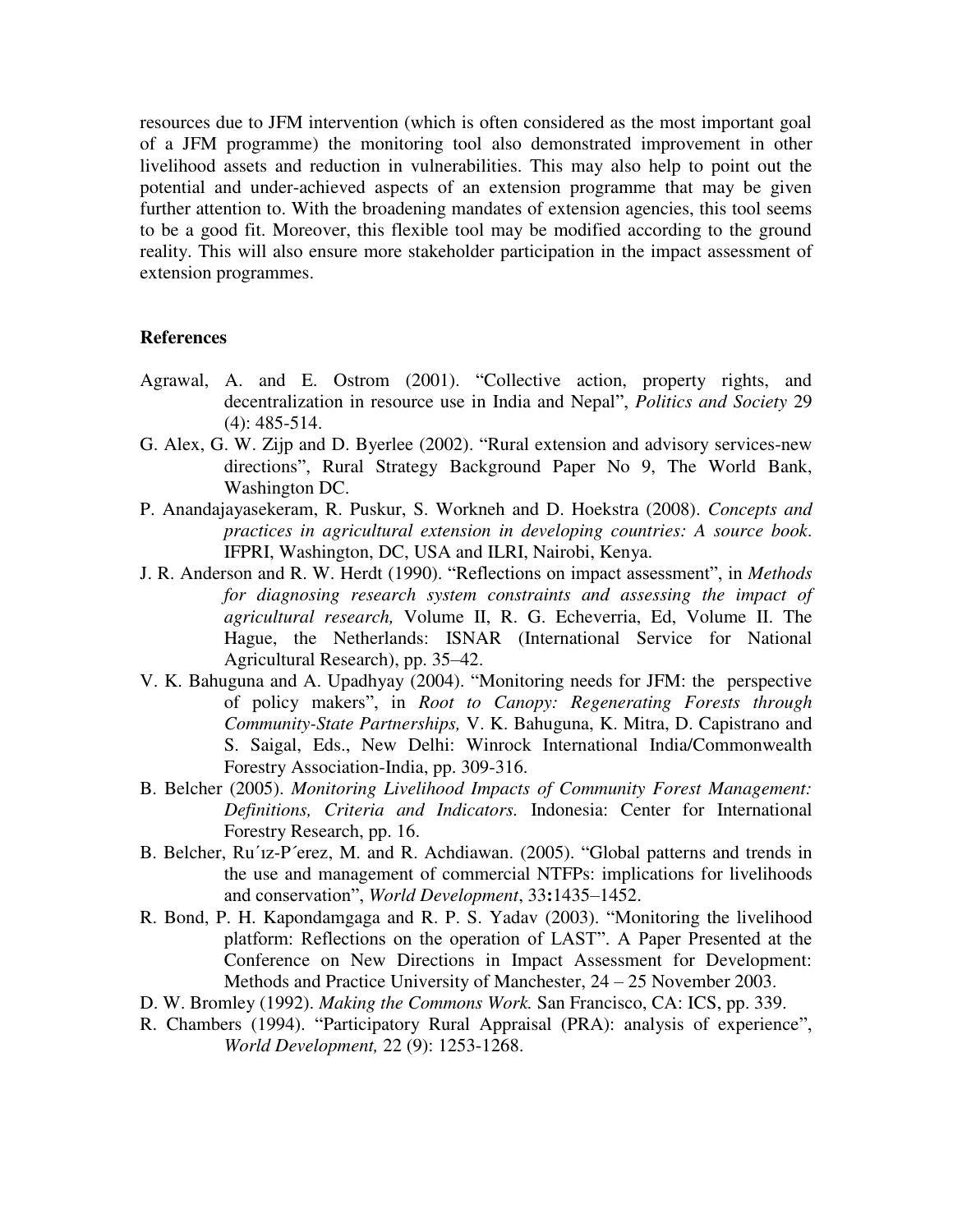- I. Christoplos, J. Farrington and A. Kidd (2001). Extension, poverty and vulnerability: Inception report of a study for the Neuchâtel Initiative*.* Working paper 144. London, UK: Overseas Development Institute.
- DFID. (1999). *Sustainable Livelihoods Guidance Sheets*. UK: DFID.
- B. Douthwaite, T. Kuby, E. van de Fliert and S. Schulz (2003). "Impact pathway evaluation: an approach for achieving and attributing impact in complex systems", *Agricultural Systems*, 78(2): 243-265.
- J. Farrington, Christoplos, I., A. D. Kidd and M. Beckman (2002). "Extension, Poverty and Vulnerability: The Scope for Policy Reform-Final Report of a study for the Neuchatel Initiative", Working Paper 155, Overseas Development Institute, UK.
- Glendenning, C. J., Babu, S. and Asenso-Okyere, K. (2010). "Review of agricultural extension in India: are farmers' information needs being met?" IFPRI Discussion Paper 01048. Addis Ababa: IFPRI.
- I. Hill and D. Shields (1997). "Incentives for joint forest management in India: analytical methods and case studies", World Bank Technical Paper no 394. Washington, DC., USA: World Bank, pp. 111.
- B. M. McCay and J. M. Acheson (1987). *The Question of the Commons,* Arizona, USA: University of Arizona.
- K. S. Murali, R. J. Rao and N. H. Ravindranath (2002). "Evaluation studies of Joint Forest Management in India: a review of analytical processes", *International Journal of Environment and Sustainable Development* **1**(2): 184-199.
- I. K. Murthy, K. S. Murali, G. T. Hegde, P. R. Bhat and N. H. Ravindranath (2002). "A comparative analysis of regeneration in natural forests and joint forest management plantations in Uttara Kannada district, Western Ghats", *Current Science,* 83: 1358-1364.
- P. Nayak, P. (2006). "Politics of co-optation: self-organized community forest management and joint forest management in Orissa, India"' Unpublished MSc Thesis, Canada: Natural Resource Institute, University of Mannitoba.
- Neuchatel Group (2002). "Common Framework on Financing Agricultural and Rural Extension", Lindau : Neuchatel Group, Swiss Centre for Agricultural Extension and Rural Development,.
- E. Ostrom (1990). *Governing the Commons*. UK: Cambridge University Press.
- D. N. Pandey (1996). *Beyond Vanishing Woods: Participatory Survival Options for Wildlife, Forests and People*, Udaipur, India: Himanshu Publications.
- D. N. Pandey (2005). "Poverty impact assessment of joint forest management in Jharkhand India". Paper presented in the Rural Week hosted by PROFOR and ESSD Forests Team: Session on *Forest Livelihoods and Vulnerability*. Washington, D.C., March 31, 2005.
- Pandey, N. (2005). "Monitoring the impact of joint forest management on rural livelihoods: a report of the study conducted during the summer internship of Aravali Institute of Management, Jodhpur with Winrock International-India, New Delhi.
- N. H. Ravindranath and P. Sudha, P. (eds.) (2004). Joint forest management in India: spread, performance and impact. Hyderabad: University Press.